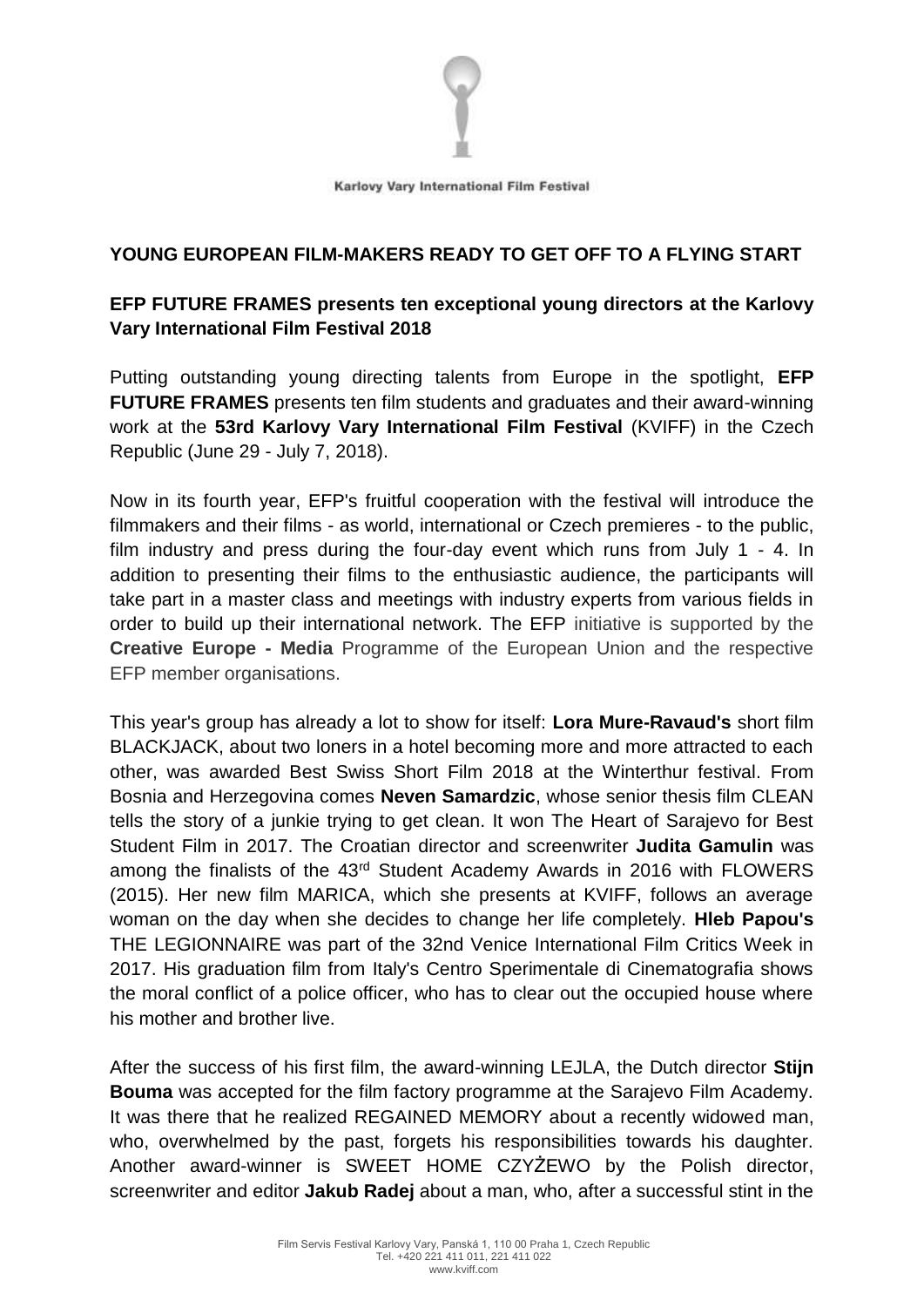

US, returns to his hometown in the hope of rekindling an old romance. WHERE THE SUMMER GOES (CHAPTERS ON YOUTH), the visually stunning feature short film debut of **David Pinheiro Vicente** from Portugal, premiered at this year's Berlin International Film Festival. Georgian director **David Gurgulia** had already produced and directed films for ad campaigns before starting his studies at the Film State University where he directed DIALECT, among others. It tells the story of a sound designer on a mission to record the "divine language" of children living in a "sacred reserve". The Slovak Republic is represented by A WARM COMEDY ABOUT DEPRESSION, MADNESS AND UNFULFILLED DREAMS from the actor and director **Michal Duris**, who channels his own experiences while growing up. Also putting experiences to the test is the Swedish filmmaker **Dawid Ullgren** with 1981 about a gay man exploring his deepest sexual desires in a sauna.

**EFP FUTURE FRAMES** has proven to be an important platform for discovering exciting new European directors thanks to the EFP member organisations who nominated their most interesting young talents. Llike **Klara Kochanska** from Poland, who took part in Future Frames in 2016 and now presents her feature film debut VIA CARPARTIA in the **East of the West** competition at KVIFF. *"When I joined Future Frames in 2016 with my diploma film THE TENANTS I still felt only like a student. But Future Frames made me realise, that I can also be a part of the filmmakers community and maybe a part of the industry. So that feeling gave me the strength to fight and stand up for the next project. Because to be honest, despite the big international success of THE TENANTS it still was very hard to make our featurelength debut*." The final selection made from the 27 entries this year is undertaken by KVIFF's artistic director **Karel Och** and programme coordinator **Anna Purkrabkova**. With its special attention to a young cinema, the festival attracts a wonderfully curious young audience, thus making KVIFF the perfect place for **EFP** to present the next generation of film professionals.

The following EFP member organisations support **EFP FUTURE FRAMES**: Association of Filmmakers of Bosnia & Herzegovina, Croatian Audiovisual Centre, EYE International (The Netherlands), Georgian National Film Center, Instituto do Cinema e do Audiovisual I.P. / ICA (Portugal), Istituto Luce Cinecittà (Italy), Polish Film Institute, Slovak Film Institute, Swedish Film Institute, and Swiss Films.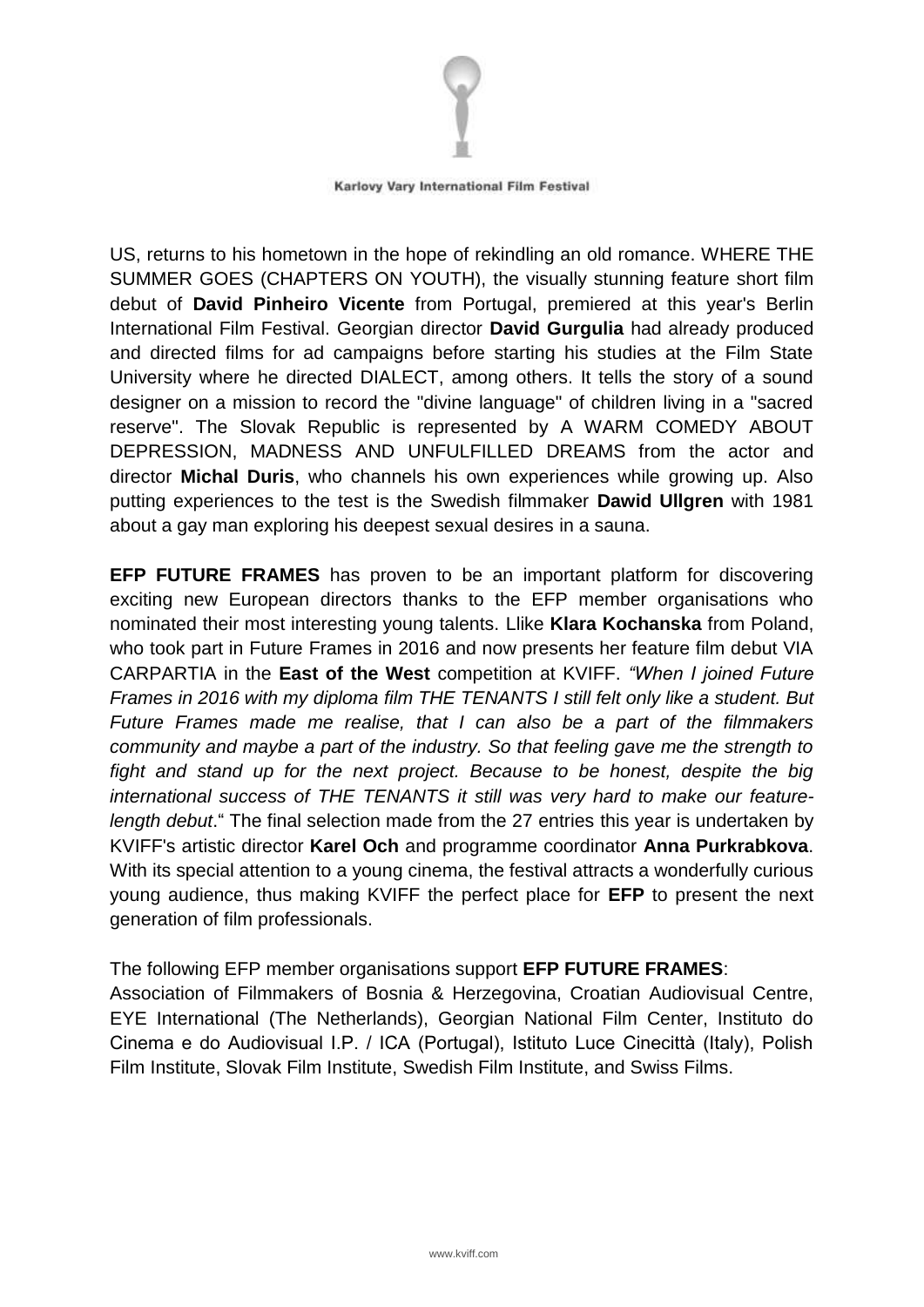

## **Films and their directors presented in FUTURE FRAMES 2018**

| <b>Country</b>  | <b>DIRECTOR</b>        | <b>ENGLISH TITEL</b>                                                                | <b>EFP MEMBER</b>                             |  |
|-----------------|------------------------|-------------------------------------------------------------------------------------|-----------------------------------------------|--|
|                 |                        |                                                                                     | <b>ORGANISATION</b>                           |  |
| Bosnia and      | <b>Neven</b>           | <b>CLEAN</b>                                                                        | Association of Filmmakers of                  |  |
| Herzegovina     | Samardzic              |                                                                                     | Bosnia & Herzegovina                          |  |
| Croatia         | Judita Gamulin MARCIA  |                                                                                     | <b>Croatian Audiovisual Centre</b>            |  |
| Georgia         | David Gurgulia DIALECT |                                                                                     | Georgian National Film<br>Center              |  |
| Italy           | <b>Hieb Papou</b>      | <b>THE LEGIONNAIRE</b>                                                              | Istituto Luce Cinecittà (Italy)               |  |
| The Netherlands | Stijn Bouma            | <b>REGAINED MEMORY</b>                                                              | <b>EYE</b> International (The<br>Netherlands) |  |
| Poland          | Jakub Radej            | <b>SWEET HOME</b><br><b>CZYŻEWO</b>                                                 | Polish Film Institute                         |  |
| Portugal        | <b>David Pinheiro</b>  | <b>WHERE THE SUMMER</b>                                                             | Instituto do Cinema e do                      |  |
|                 | Vicente                | <b>GOES</b> (chapters on<br>youth)                                                  | Audiovisual I.P. / ICA<br>(Portugal)          |  |
| Slovak Republic | <b>Michal Duris</b>    | <b>WARM COMEDY</b><br>ABOUT DEPRESSION,<br><b>MADNESS</b> and<br>UNFULFILLED DREAMS | Slovak Film Institute                         |  |
| Sweden          | <b>Dawid Ullgren</b>   | 1981                                                                                | Swedish Film Institute                        |  |
| Switzerland     | Lora Mure-<br>Ravaud   | <b>BLACKJACK</b>                                                                    | Swiss Films                                   |  |

Partners of **FUTURE FRAMES** 2018 are AMC Networks and Nespresso.

**Interviews** with this year's **FUTURE FRAMES** participants will be published by EFP's media partners Cineuropa, Film New Europe and Fred FM Film Radio - The Festival Insider.